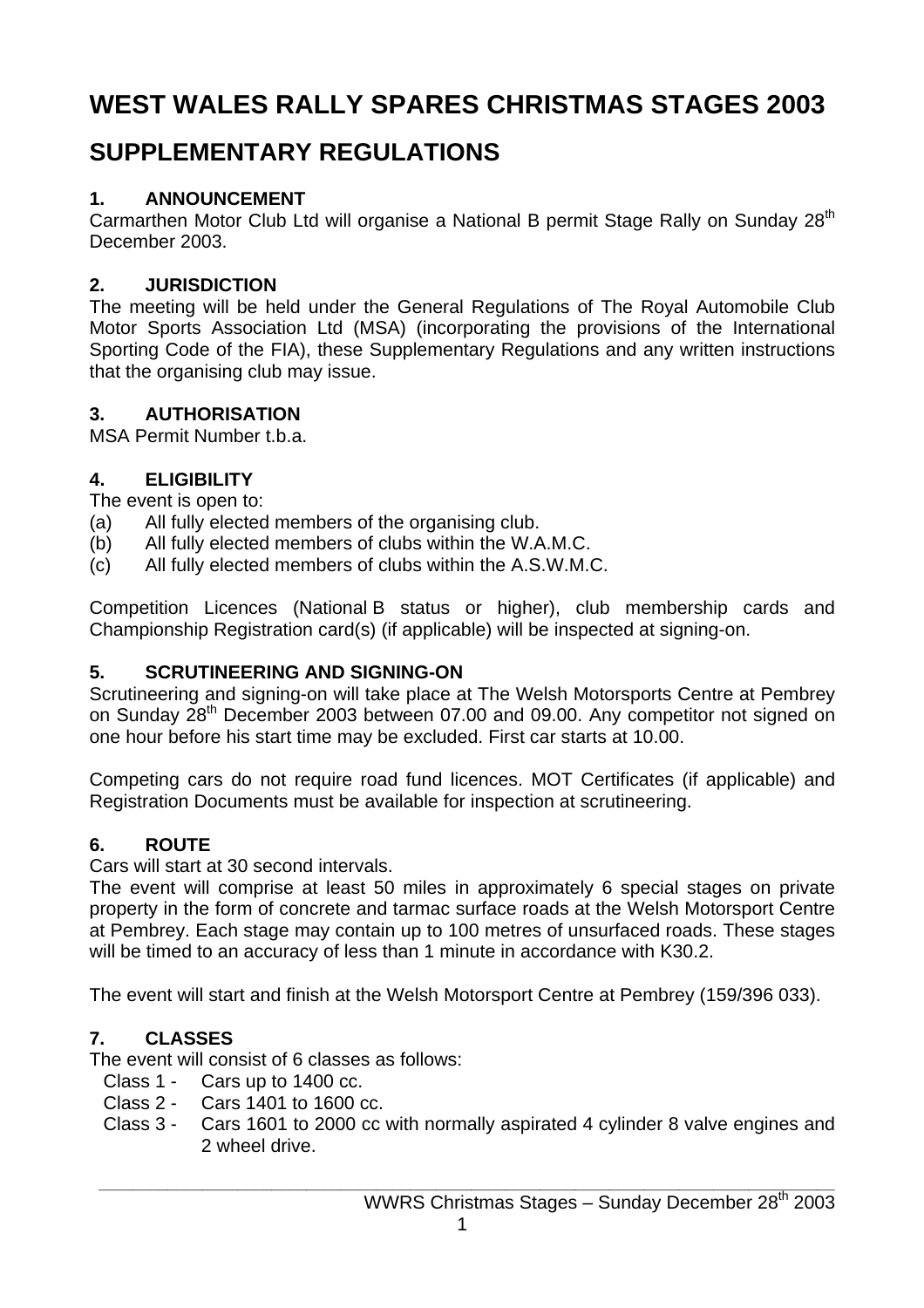- Class 4 Cars 1601 to 2000 cc not complying with class 3.
- Class 5 Cars 2001 cc and over.
- Class 6 Road rally cars as defined in the rules of the 2003 Focus 3 Welsh Clubman Tarmacadam Championship.

All forced induction engined cars, will be subject to an equivalency factor of 1.7 times the cubic capacity of the engine in determining the capacity class of the car concerned.

#### **8. AWARDS**

Awards will be presented as follows: 1st overall Awards for driver and co-driver 1st in each class **Awards for driver and co-driver** the state of the Awards for driver and co-driver 2nd in each class **Awards for driver and co-driver** 2nd in each class Awards for driver and co-driver 3rd in each class Awards for driver and co-driver Best all ladies or mixed crew Awards for driver and co-driver No crew may win more than one of the above awards.

#### **9. ENTRIES**

The entry list opens on publication of these regulations and closes on Friday 19 $<sup>th</sup>$ </sup> December 2003. The entry fee is £150.00. All entries must be made on the official entry form and accompanied by the appropriate fee. Entry places may not be reserved by telephone.

The Entries Secretary of the Meeting to whom all entries must be sent is Ryland James, Cartref, Bethlehem Road, Pwll Trap, St Clears, Carmarthenshire, SA33 4AN (Tel & Fax: 01994 230966 or E-mail *Rylandjms@aol.com*). Please restrict any telephone calls to between 1800 and 2100.

The maximum entry for the meeting is 75 plus 10 reserves. The minimum is 40. The minimum for each class is 3. Should any of the above minimum figures not be reached, the organisers have the right to either cancel the meeting or amalgamate classes as necessary.

Entries will be selected on receipt.

Entries cancelled in writing before the closing date for entries will be entitled to a full refund less £20. Entries cancelled after the closing date will not be refunded unless the vacant place is filled by a reserve. The above procedure will also apply to reserves who will be notified as soon as possible of vacant places.

Final instructions and entry list will be posted to the crew member indicated on the entry form in the week prior to the event and will carry the same force as these regulations.

#### **10. OFFICIALS**

MSA Steward: T.B.A. Club Stewards: Ian Howells and Mike Kennett Clerks of the Course: Mike Griffiths Tel: 01554 754421(H) Secretary of the Meeting: John Butler-Jenkins, 3 Porth-y-Plas, Llanstephan Road, Carmarthen, SA31 3PW. Tel:01267 232601(H) Entries Secretary: Ryland James Tel: 01994 230966 (H) Chief Marshals: Euros Thomas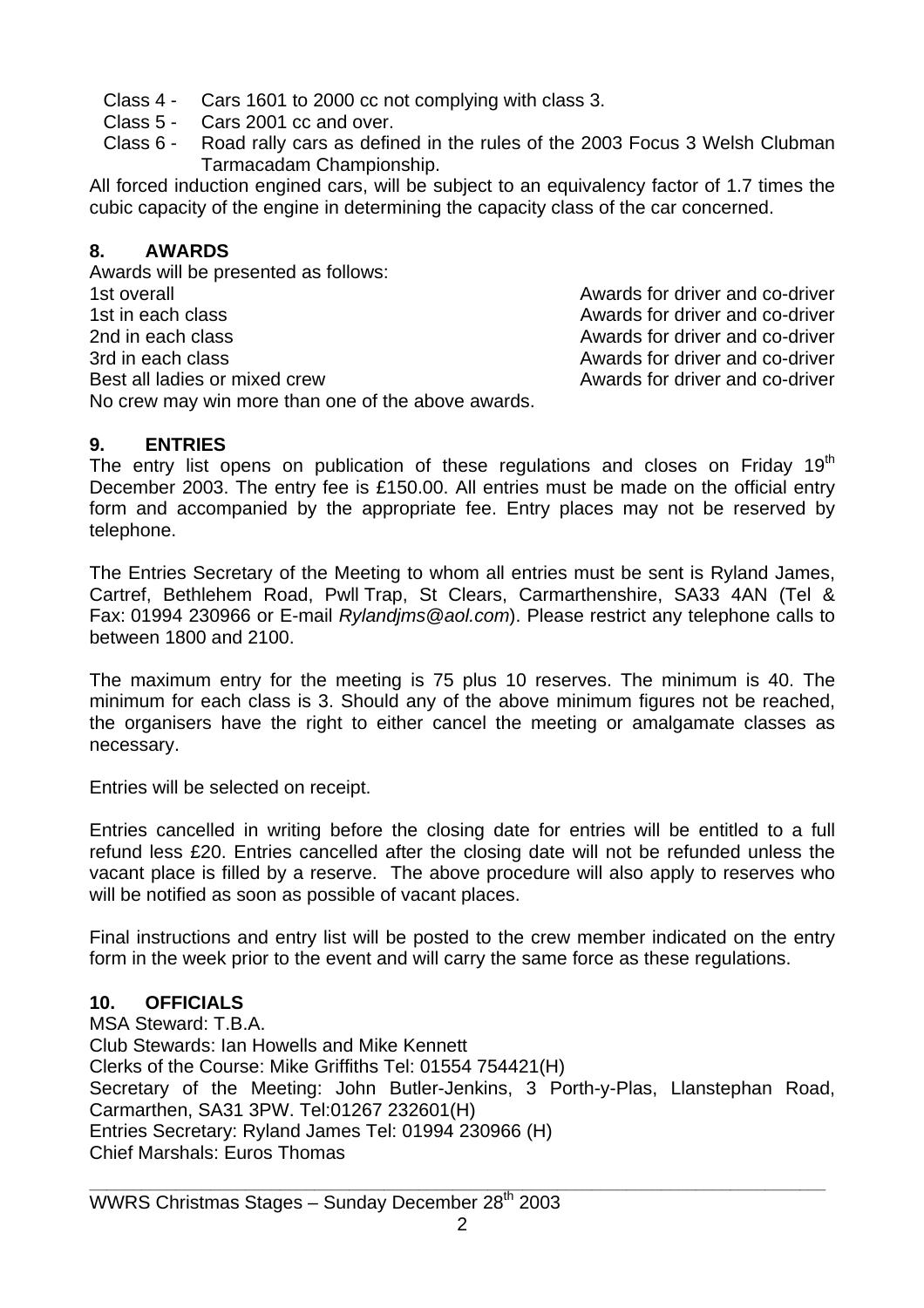MSA Scrutineers: Keith Morgan MSA Timekeeper: Gethin Rees Chief Medical Officer: Dr A. Stevenson Judges of Fact: To be displayed on official notice board Vehicle eligibility: Keith Morgan Environmental scrutineer: Andrew Blackburn Radio Co-ordinator & Safety Officer: Alan Stoneman Results Service: Amserwyr Modur Cymru

#### **11. RESULTS**

Provisional results will be published at the Welsh Motorsport Centre, Pembrey in accordance with B13.1(b) and any protest or appeal must be lodged in accordance with O5 and O6.

#### **12. DOCUMENTATION**

Entrants will be supplied with a Route diagrams and time cards at signing on. These documents will provide all the necessary information to enable competitors to comply with K32.

Competitors may be required to make up lateness at rest halts (K30.6)

#### **13. SERVICING**

Servicing is defined as work being carried out on the car by any person other than the competing crew, or the use of any parts or tools not carried in the competing car. There will be one service area where work may be carried out by the Service Crew of the competing car.

Crews may work unassisted on their own cars as described in K34.1.3.

#### **14. IDENTIFICATION**

Competitors will be identified by 9" high black numbers on a white background on both sides of the vehicle (not supplied). Competitors will be responsible for maintaining these identifications in a legible condition during the event and their removal after the event or upon retirement. Competitors will also identified by high visibility numbers supplied by the organisers **to be fixed on both rear side windows**.

#### **15. CONTROLS AND TIMING**

The event will be run using Target Timing (K30).

The rally will be divided into Road Sections and Special Stages.

All controls other than Passage Controls (PCs) and Route Checks will be Time Controls (TCs). Each road section will be allotted a Target Time based on approximately 28 mph average or less and a competitor can calculate his Due Time of arrival at any TC by adding his Target Time to his actual time of departure from the preceding TC. On any Road Section following a Special Stage three or four minutes extra will be allowed over the set average speed to account for any delays at the Special Stage Finish.

All Special Stages will have a Bogey Time set at 75 mph and a Target Time set at approximately 30 mph. Competitors will receive penalties as follows:-

- (i) Under Bogey Bogey Time
- (ii) Over Bogey under Target Actual Time Taken
- (iii) Over Target Target Time(No extra time penalties)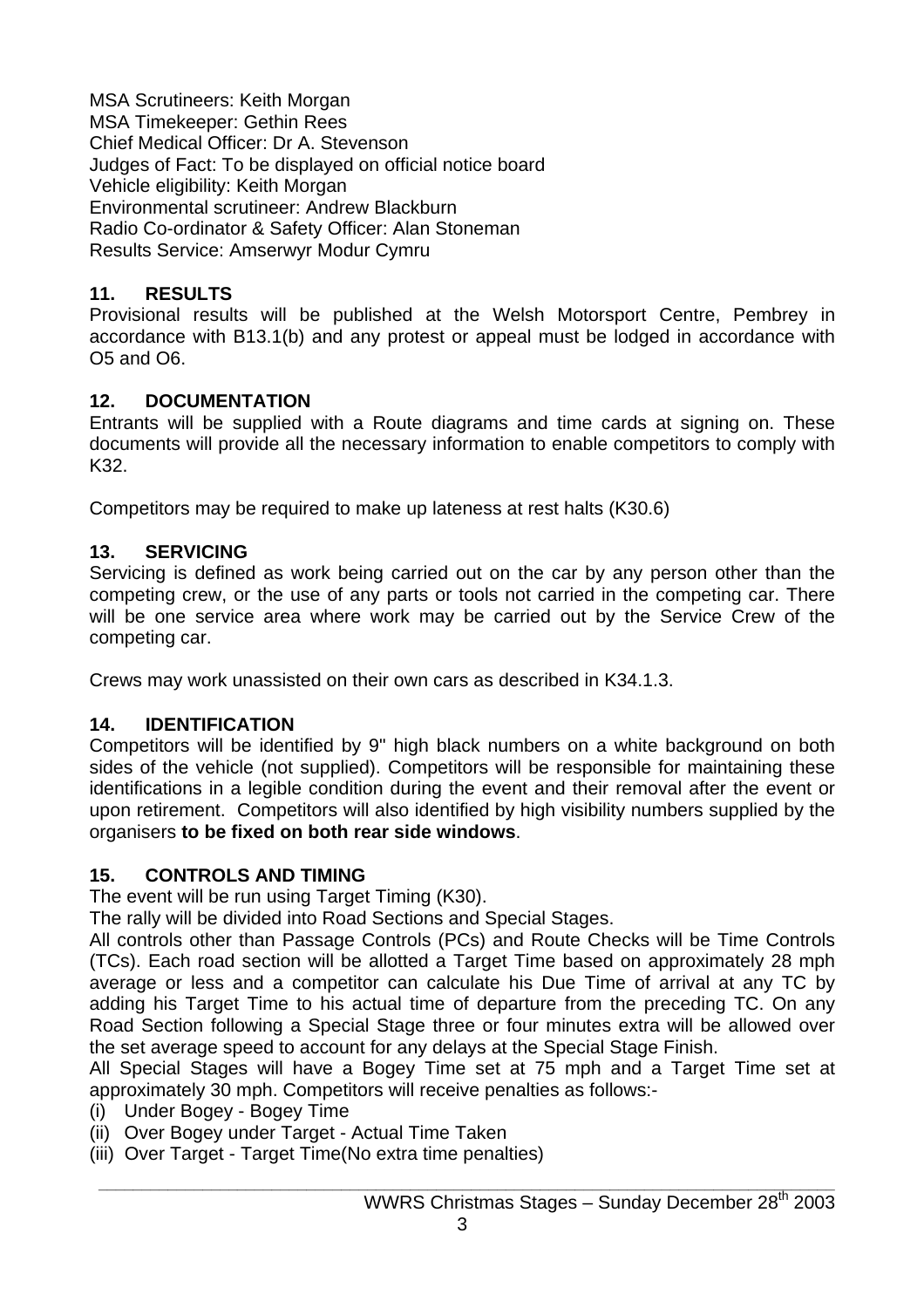However, excess lateness taken over Target on Road Sections and Special Stages is cumulative and once lost cannot be regained.

When accumulated lateness between any two adjacent Main Controls exceeds the permitted maximum of 5 minutes a competitor will be excluded.

Should any recorded time not be legible or not appear authentic the organisers may use any means at their disposal to establish a time.

The following titles shall describe the various types of Time Controls: (See K28 for description of signs).

(a) Main Controls (MC - Signs 1 and 2)

- (i) Main controls will be situated at the Start and Finish of the Rally, immediately before and after any Rest Halt/Service Area, or at any other specified point.
- (ii) At an MC after a rest halt Competitors will restart at 30 second intervals in order of their arrival at the MC immediately preceding that halt.
- (iii) Each competitor will be given a due starting time from any MC and the difference between this time and his actual starting time will be counted towards exclusion for overall lateness. Also a time penalty will be applied.
- (iv) Competitors not excluded by reason of having accumulated more than the maximum allowed lateness will restart (subject to 16(a)(iii) above) from any MC with zero lateness, i.e. lateness is only accumulated between two adjacent MC's.
- (b) Special Stage Arrival Controls (SSA Signs 1 and 2) On arrival at SSA a competitor will receive an arrival time only when he is ready to start the stage (helmets on etc.). A competitor who is early may wait for his Due Time subject to K29.3. A provisional start time for the stage will be allocated in accordance with K30.4(k). He must then proceed immediately to the Start Line.
- (c) Special Stage Start Control (SSS Sign 3)

 At the SSS a Competitor will be given a start time for the Stage in hours, minutes and seconds and will normally coincide with the provisional time allocated at the arrival control. Once a competitor has clocked in at an SSA the competitor must be ready to start the stage except as laid down in K30.4(k). The Marshal will count the competitor down in accordance with K25.12 and will raise the flag at Zero, which will be the signal to start. The 30 second warning will not be given.

 As each section is timed separately the time taken from SSA to SSS is Dead Time and delays are automatically allowed for. The control area between Sign 1 at the SSA and Sign 3 at the SSS will be parc ferme

(d) Special Stage Finish Control (SSF - Signs 4, 5 and 7)

 At the SSF a competitor will receive his finish time in hours, minutes and seconds. This time in hours and minutes will be his start time for the following Road Section. Any competitor who fails to stop at the STOP Line must not, under pain of exclusion, reverse to the stop line, but must return on foot.

(e) Passage Control (PC)

 At certain points indicated in the Road Book the organisers may establish PCs in order to collect Time Cards from competitors or for other purposes. There will be no

**\_\_\_\_\_\_\_\_\_\_\_\_\_\_\_\_\_\_\_\_\_\_\_\_\_\_\_\_\_\_\_\_\_\_\_\_\_\_\_\_\_\_\_\_\_\_\_\_\_\_\_\_\_\_\_\_\_\_\_\_\_\_\_\_\_\_\_\_\_\_\_\_\_\_\_\_\_\_\_\_\_\_\_\_\_**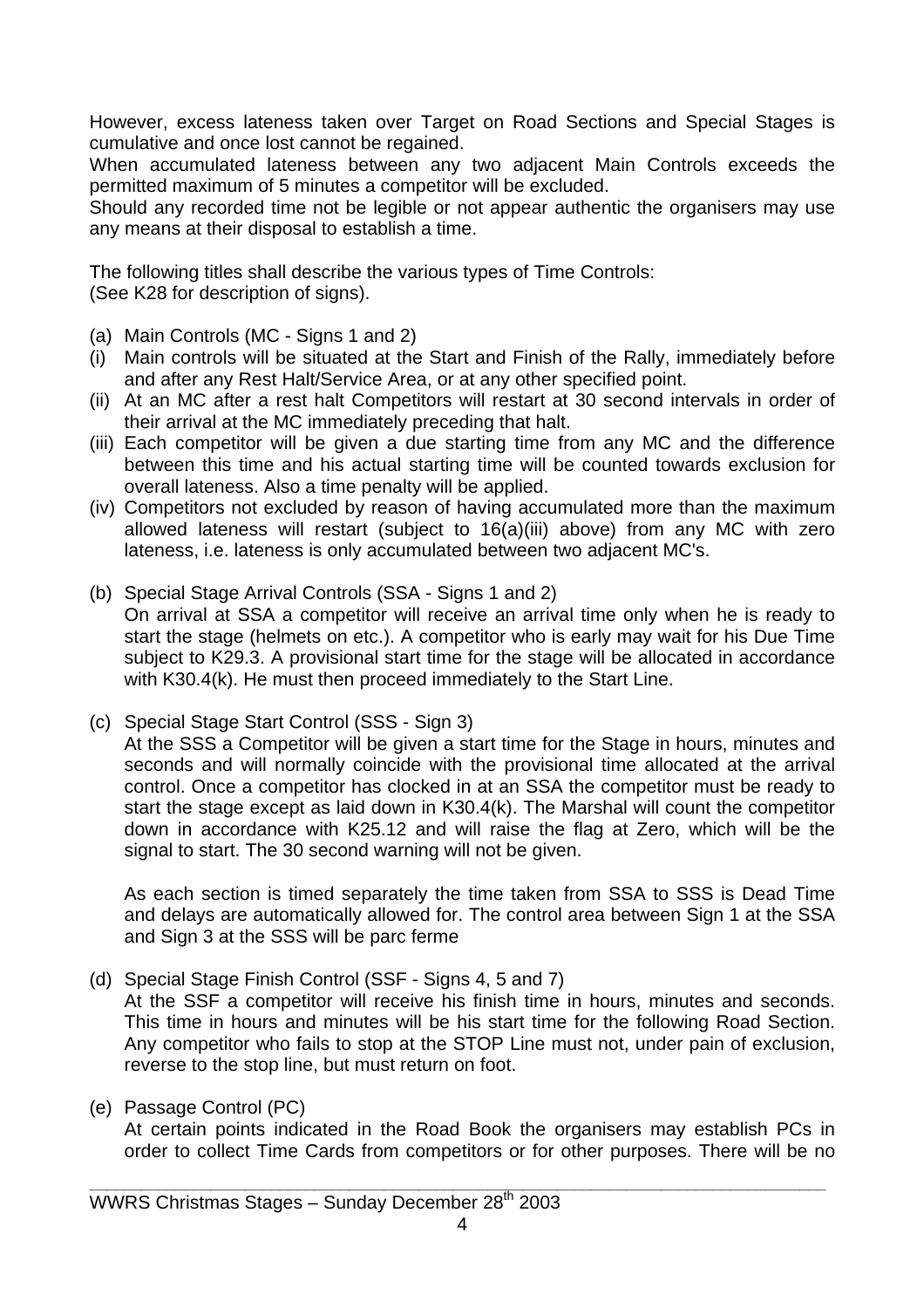official times recorded at these controls, but a competitor failing to provide the necessary documents at any PC will be deemed not to have visited that control.

It is a competitor's responsibility to ensure that his times are correctly recorded and handed in when and where instructed. Once a time has been accepted by a Competitor NO FURTHER CLAIMS WILL BE ENTERTAINED. Any adjustment caused by a Timekeeper's error MUST be made at the Control in question.

Caution boards may be used to give advanced warning of hazards and will be sited in accordance with K28.9.

#### **16. PENALTIES**

Competitors will start with zero marks. Classification for the order of merit will be by reference to total marks lost, the winner being the competitor with the least total penalty.

Penalties will be as K31 except:

1) Not complying with a requirement of the Road Book or these SR's for which no other penalty is specified - 5 minutes

The following offences will carry a penalty of Exclusion from results:

- 2) Not reporting at or not providing proof of visiting a control or check
- 3) Servicing contrary to SR14
- 4) Contravention of K9, 35.4, 25.1, 25.3, 25.3.1, 25.3.2, 25.8, 25.9.1, 25.9.2.
- 5) Accumulated lateness (in excess of target time) between any two adjacent Main Controls of more than 5 minutes

To be classified as a finisher a car with its crew must complete the course without incurring the penalty of exclusion and hand in a completed damage declaration form with the final time card.

#### **17. G.R. MODIFICATION**

K9.1.3 - Either crew member may drive during the competition subject to both crew members holding licences to permit that person to drive.

K35.1 - See SR 16.

K30.4 (e) - Reduced to 5 minutes.

K29.1 - Controls will close 5 minutes after due time of arrival of last car

## **18. TYRES**

All tyres used in Special Stage rallies shall comply with R2.

#### **19. DAMAGE DECLARATION**

Competitors will be required to complete and sign a report declaring that they have not been involved in any incident resulting in damage to private property or injury to persons or animals or alternatively giving details of any such incident where damage or injury has occurred. Any information given will not incur a penalty but failure to hand in a duly completed form will be penalised by exclusion (K35.4).

Competitors who do not report at the finish are required to forward the report to the Secretary within 72 hours of the event, unless they have been involved in an incident in

**\_\_\_\_\_\_\_\_\_\_\_\_\_\_\_\_\_\_\_\_\_\_\_\_\_\_\_\_\_\_\_\_\_\_\_\_\_\_\_\_\_\_\_\_\_\_\_\_\_\_\_\_\_\_\_\_\_\_\_\_\_\_\_\_\_\_\_\_\_\_\_\_\_\_\_\_\_\_\_\_\_\_\_\_\_**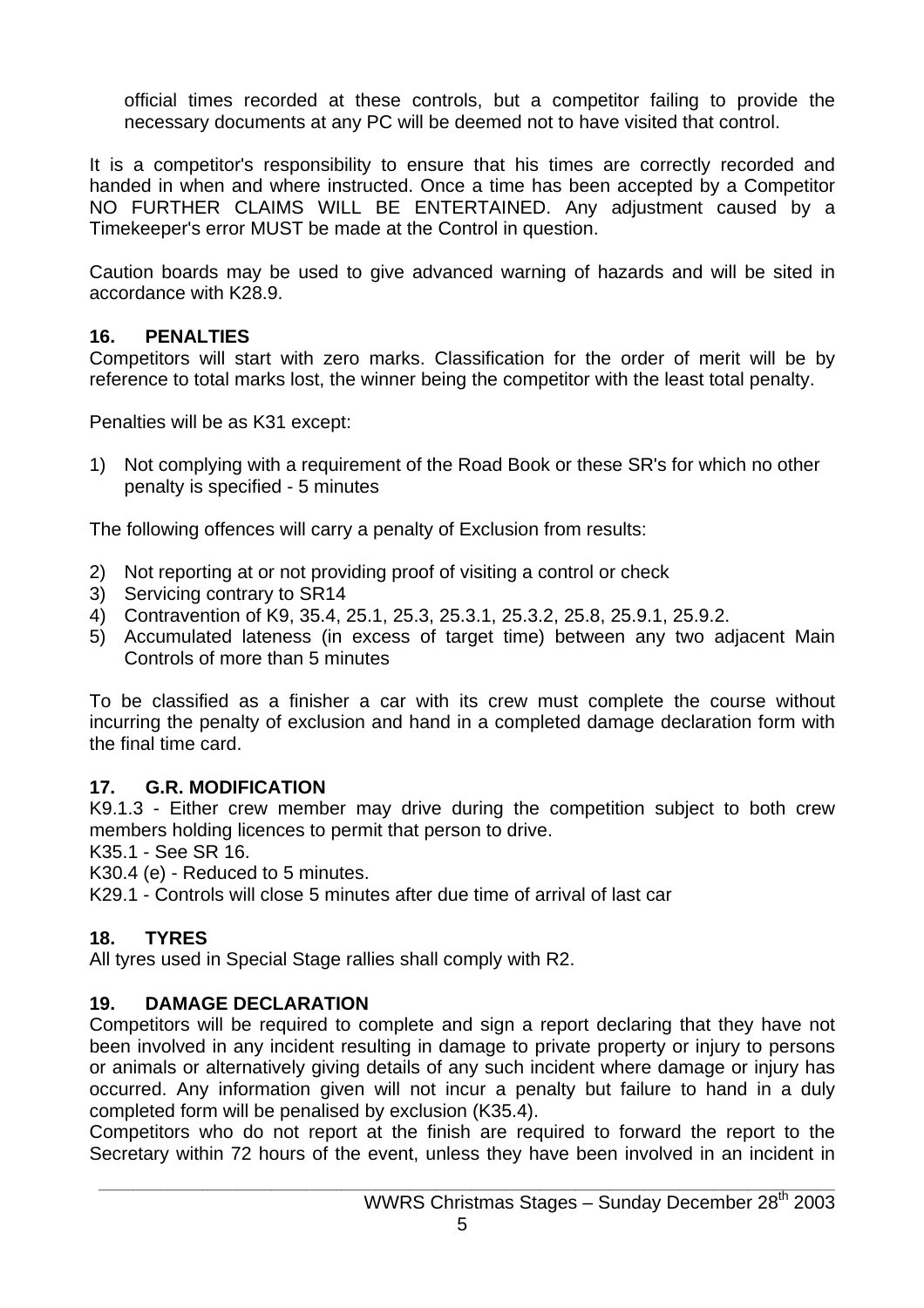which case details must be given to the organisers the same day. Competitors who fail to reply will be penalised by a fine of £100.00 (K35.4.1).

## **20. JUDGES OF FACT AND DRIVING STANDARDS OBSERVERS**

Judges of Fact and Driving Standards Observers may be appointed by the organisers and will be on duty to observe and report upon any competitor considered to be in contravention of the regulations for the event in accordance with C11, C13, K24.2.11 and 12. Details of Judges of Fact will be displayed at signing-on.

## **21. DRIVING ON THE RACE CIRCUIT WITH DEFLATED TYRES ETC**

Under the conditions our contract of hire for the venue with B.A.R.C. Pembrey Ltd no competitor with a deflated tyre or mechanical problems likely to cause damage to the race circuit is to enter any part of the circuit forming part of a Special Stage. Any competitor who breaches this condition may be reported to the Stewards of the Meeting who may impose a penalty of exclusion from the event.

## **22. MEDICAL ASSISTANCE ON STAGE**

Competitors are required to carry a SOS Board and an OK Board in accordance with K25.5. In the event of an accident requiring medical assistance competitors should display the SOS board to the following cars. The following cars should determine the exact location of the incident by reference to their road book and the distance to the next junction and inform the stage finish control immediately on arrival there. If medical assistance is not required, competitors must display the 'OK' card. Penalty for misuse of this facility is exclusion and reporting to the MSA.

The Red Flag procedure as K24.2.7(b) will apply on all stages. All competition will cease on appearance of red flags and competitors should stop at the side of the road or track. They must not proceed until advised to do so by an official of the event.

## **23. REFUELLING**

All competitors shall familiarise themselves with the recommendations published by the MSA with regard to the refuelling of competing vehicles on the event. A refuelling zone has been set up within the service area for this purpose and it is recommended that competitors make use of this facility.

## **24. TRADE VEHICLES**

Will only be allowed into the Service Area if prior arrangements have been made with BARC (Pembrey) Ltd - Tel:01554 891042) and confirmed to the Secretary of the Meeting.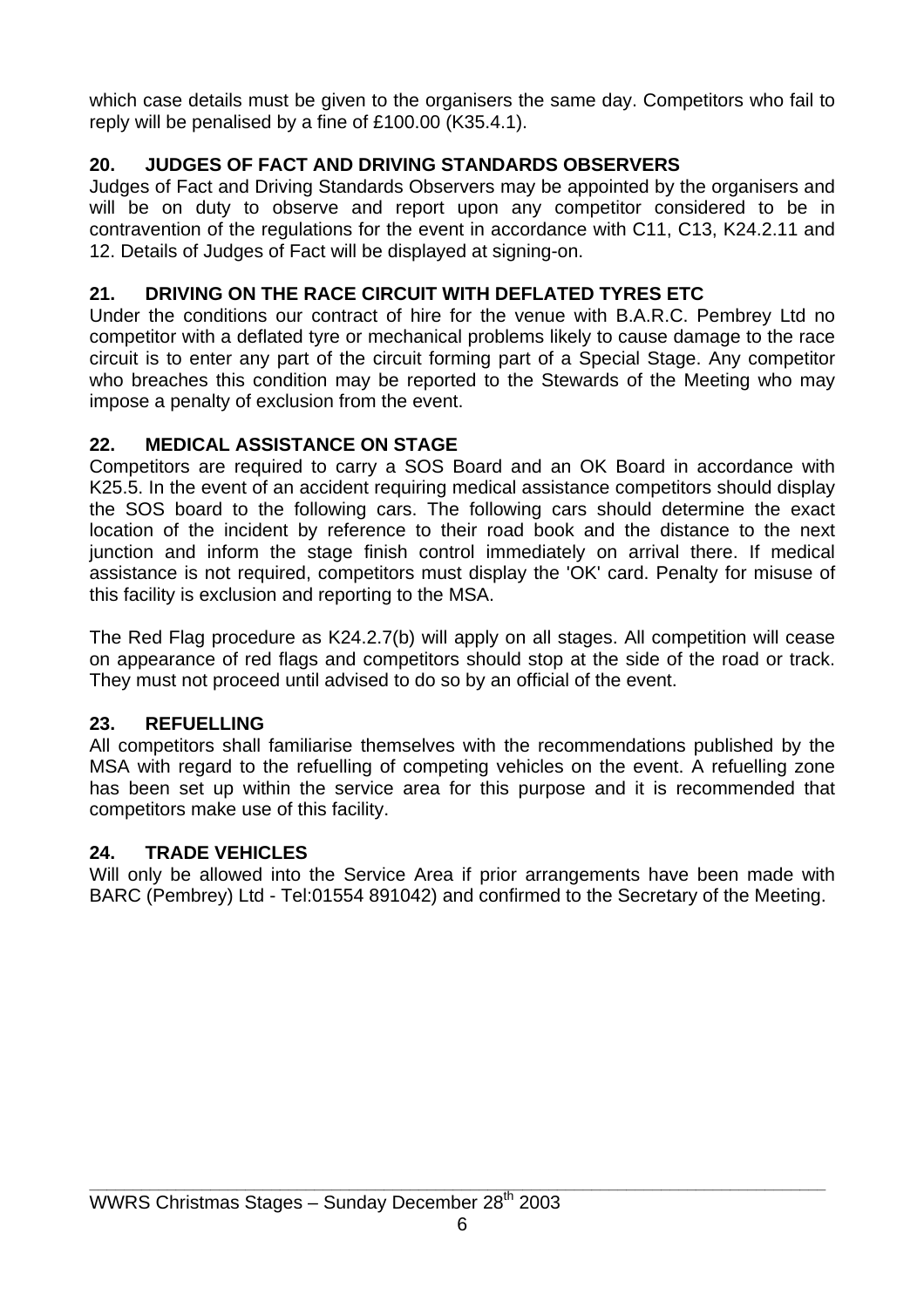#### **ACKNOWLEDGEMENTS**

West Wales Rally Spares (Mr Gareth Lloyd) Royal Automobile Club Motor Sports Association Ltd. BARC (Pembrey) Ltd St John's Ambulance Local Motor Clubs All Marshals All Competitors and Supporters

**\_\_\_\_\_\_\_\_\_\_\_\_\_\_\_\_\_\_\_\_\_\_\_\_\_\_\_\_\_\_\_\_\_\_\_\_\_\_\_\_\_\_\_\_\_\_\_\_\_\_\_\_\_\_\_\_\_\_\_\_\_\_\_\_\_\_\_\_\_\_\_\_\_\_\_\_\_\_\_\_\_\_\_\_\_**